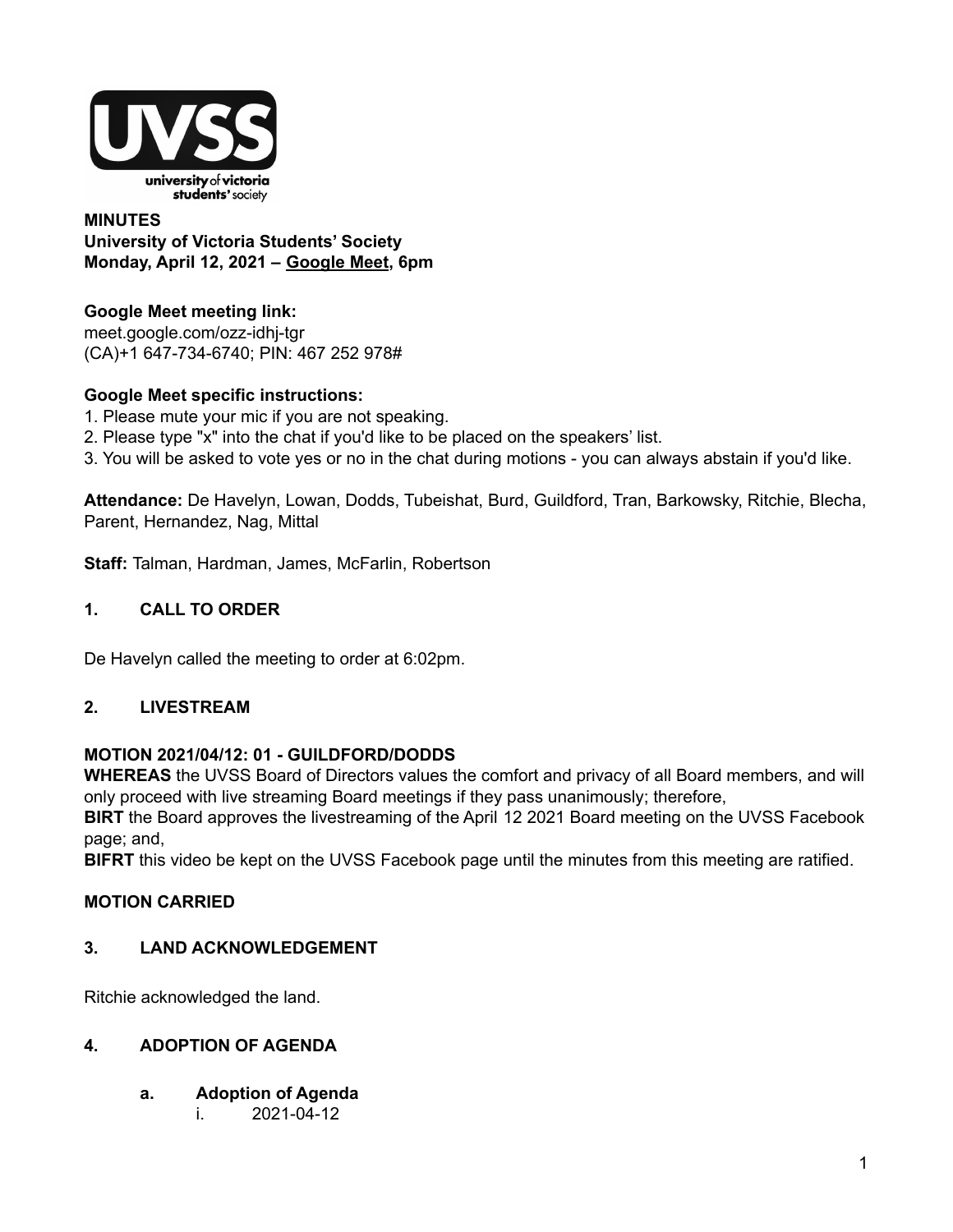## **MOTION TO ADOPT - HERNANDEZ/RITCHIE MOTION CARRIED**

#### **b. Adoption of Minutes**

i. 2021-03-22

## **MOTION TO ADOPT - TUBEISHAT/BARKOWSKY MOTION CARRIED**

## **MOTION TO REVISIT ADOPTION OF AGENDA - MITTAL/TUBEISHAT MOTION CARRIED**

**MOTION TO AMEND AGENDA - MITTAL/PARENT** To add Mittal, Blecha and Nag's board reports. **MOTION CARRIED**

## **5. PRESENTATIONS & ANNOUNCEMENTS**

- **a. PRESENTATIONS**
- **b. ANNOUNCEMENTS**

#### **6. REPORTS**

#### **a. EXCLUDED MANAGERS**

#### **b. PORTFOLIOS**

- 1. Campaigns and Community Relations
- 2. Finance and Operations
- 3. Outreach and University Relations
- 4. Student Affairs
- 5. Events
- 6. International Student Relations

## **COMMITTEES AND COUNCILS**

- 1. Electoral
- 2. Executive Committee
- 3. Food Bank & Free Store
- 4. Peer Support Centre

#### **CONSTITUENCY ORGANIZATIONS & NSU**

- 1. GEM
- 2. NSU
- 3. Pride
- 4. SOCC
- 5. SSD

#### **WORKING GROUPS**

1. PIRG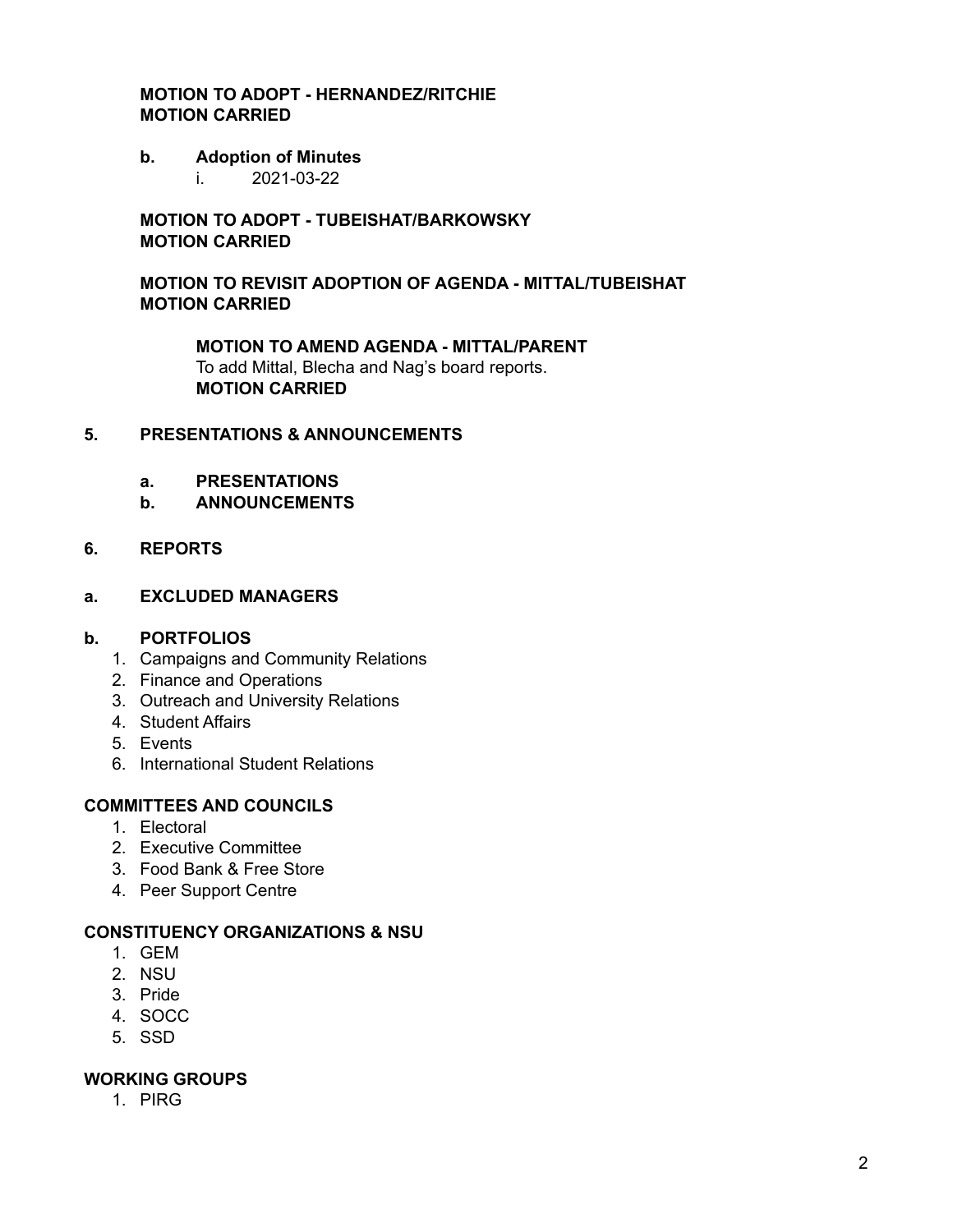# **7. QUESTION PERIOD (15 mins)**

## **8. MAIN MOTIONS**

## **a. PRIORITY BUSINESS**

## **MOTION 2021/04/12: 02 - BURD/DODDS**

**WHEREAS** the UVSS and Studentcare established an extra-contractual Psycho-Educational Assessment (formerly the "Learning Disability Assessment") to reimburse students for the costs required to receive a psychological assessment, funded by the Health Plan Reserve Fund; and, **WHEREAS** the UVSS receives about two PEA requests per calendar year according to data collected by the UVic Centre for Accessible Learning (CAL); and,

**WHEREAS** the Director of Finance and Operations, Services Coordinator, and Executive Director met with Studentcare and CAL to streamline this process, reduce the number of staff people who see a student's private medical information, establish a clearer division of responsibility among the organizations, and make the process easier for student to understand; therefore,

**BIRT** Section 2, part 3.8, e., "Learning Disability Assessment Fund Allocation" from Board of Directors Policy is struck and replaced with the following "Psycho-Educational Assessment Fund" policy; and, **BIFRT** the full process will be outlined through a public facing document produced by Studentcare with guidance from the Director of Finance and Operations.

## **3.8.e. Psycho-Educational Assessment Fund**

I. Background

In 2016, the Board of Directors created an extra-contractual fund with Studentcare, using the Health Plan Reserve Fund, to provide reimbursement to students for a psycho-educational assessment (PEA). PEAs can determine issues including learning and intellectual disabilities, mood disorders, ADHD, and others.

An official diagnosis may assist students in receiving special academic accommodations through UVic CAL, though CAL reserves the right to grant accommodations on a case-by-case basis.

A healthcare professional may refer a student to a PEA, but any member of the UVSS Health Plan is eligible for and may independently choose to seek the assessment based on their own observations.

II. Process

A student may contact CAL to determine their eligibility and complete forms for any relevant government funding.

The student then independently gets a PEA through a registered psychologist.

Students must submit their Learning Disability Assessment claim under their psychology benefit before applying to the PEA, even if they have already exhausted their psychology maximum for the policy year.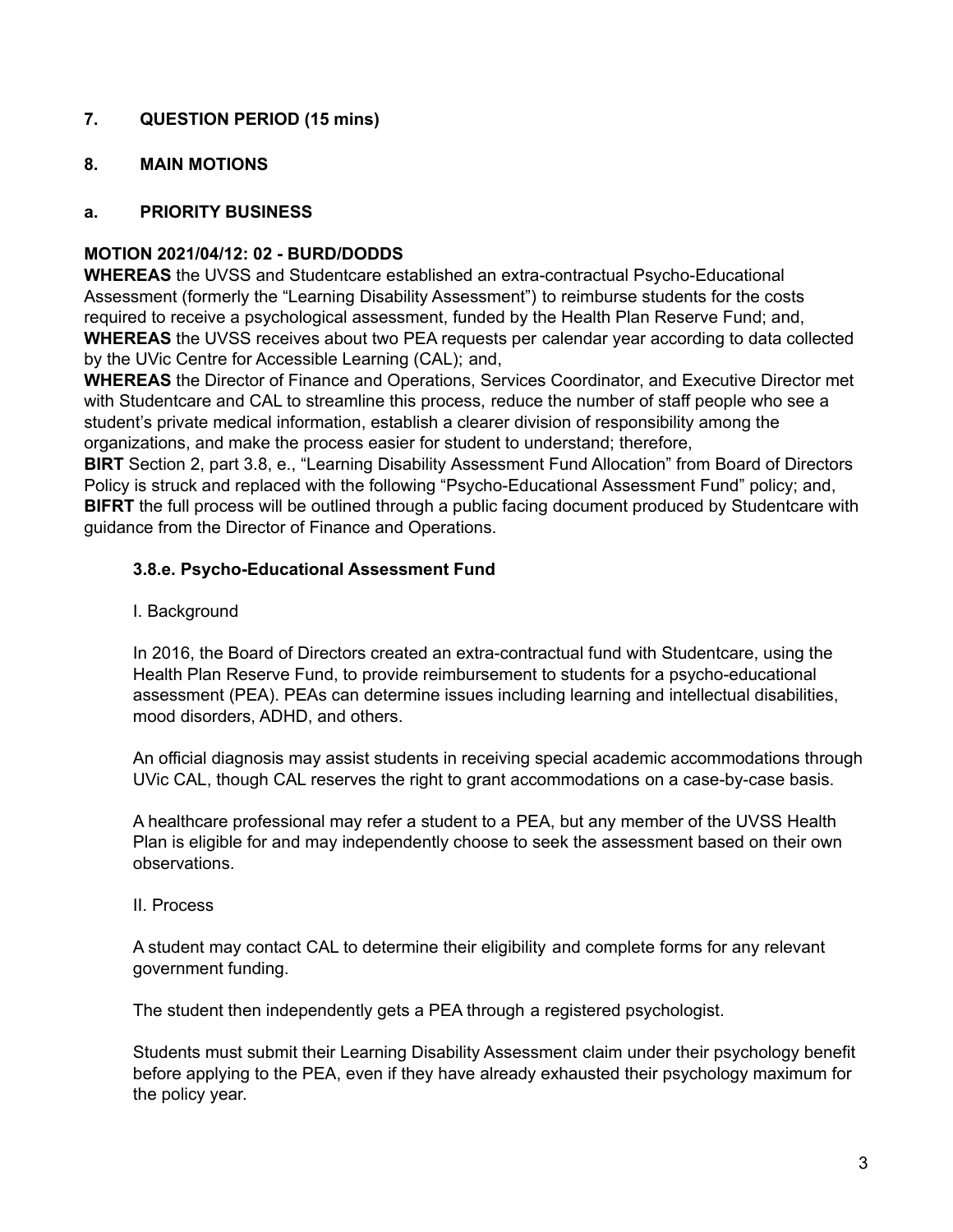Once they have received reimbursement (or been denied reimbursement) through their psychology coverage (80% up to \$700 annually), they shall submit their claim under the Learning Disability Assessment benefit, which will reimburse up to 80% of the remaining cost, to a maximum of \$3,000 annually.

Once Studentcare has processed the PEA, and the student has been approved for reimbursement, the Director of Finance and Operations and the Executive Director will sign off on the form and submit a cheque request to Accounting, to be sent to Pacific Blue Cross directly, who will then reimburse the student.

3.8

**l**

## i. **Purpose**

A Learning Disability Assessment (LDA) may be required for a student when registering with the Centre for Accessible Learning (CAL) to request academic accommodations due to significant barriers. To better support students who encounter barriers to reaching academic goals, the learning disability assessment fund is an extra-contractual arrangement between the UVSS and the health plan broker that utilizes the Health Plan Reserve Fund to allow students to access Learning Disability Assessments (also called Psycho-Educational Assessments).

## **Qualification Criteria**

Students who are approved for student loans may qualify for public funding that covers the full cost of the Assessment.

Where public funding is not available, such as for international students or students who do not qualify for student loans, the UVSS Extended Health and Dental Plan will reimburse up to 80% of the cost, to a maximum of \$3,000 annually.

This benefit will only cover testing for students in the Plan and is not available to dependents covered under the Plan.

## **Process**

Students must contact the CAL to determine if a Learning Disability Assessment is needed.

Once students have discussed their situation with the CAL and determined that a Learning Disability Assessment is required, students can choose to see an external regular psychologist in a private practice or have the testing conducted by CAL.

If testing is conducted by CAL, CAL will perform the first level screening for any student that has not been previously tested for a learning disability. If there is reasonable evidence from the first level screening that a student needs further testing, they may proceed through further testing at the discretion of CAL. Any student that has previously been tested may immediately proceed to full screening at the discretion of CAL.

## **Covering the Costs**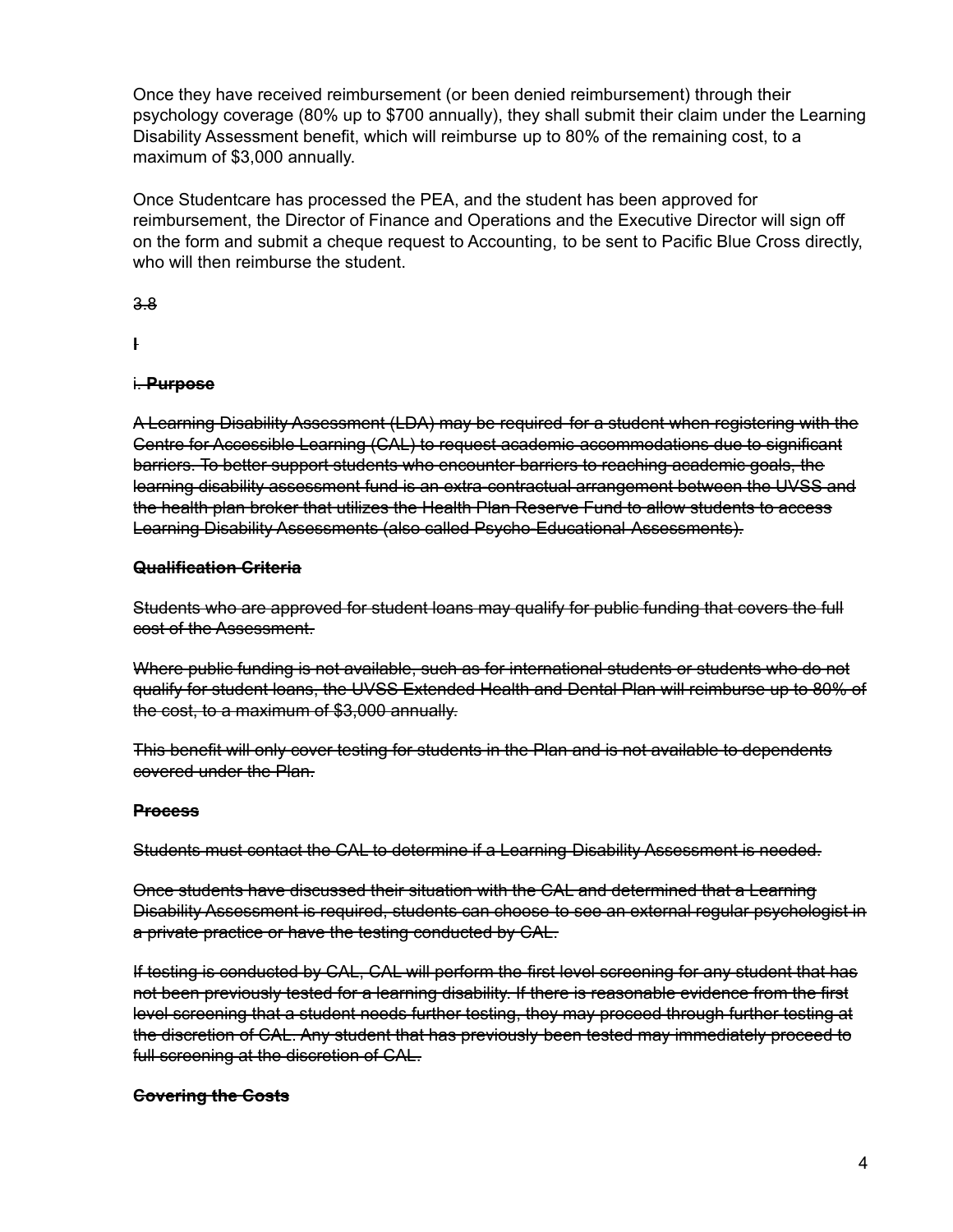Students must submit their Learning Disability Assessment claim under their psychology benefit first, even if they have already exhausted the covered psychology maximum for the policy year.

Once they have received reimbursement (or been denied reimbursement) through their psychology coverage, they shall submit their claim to CAL under the Learning Disability Assessment benefit, which will reimburse up to 80% of the remaining cost, to a maximum of \$3,000 annually.

## **External Screening**

In the case where a student pays upfront for testing by an external psychologist

The first portion of the cost up to \$700 shall be reimbursed to the student as part of their regular plan psychology benefit, unless the student has already claimed the maximum psychology benefit, in which case 80% of the cost of the first level screening will be covered by the LDA Fund.

The remaining balance of the 80% cost shall be reimbursed by the UVSS LDA Fund.

## c. **RCSD First Screening**

In the case where a student only undergoes the first level screening:

i. The cost of the first level screening shall be covered under the student's regular Plan psychology benefits either directly to the student (if upfront payment) or directly to CAL (if covered under their own Learning Assessment Fund) unless the student has already claimed the maximum psychology benefit, in which case 80% of the cost of the first level screening will be covered by the LDA Fund.

## d. **CAL Full Screening**

In the case where CAL covers the upfront cost of a student's testing:

I. The first portion up to \$700 shall be reimbursed directly to CAL as part of the student's regular Plan psychology benefit

Ii. The remaining balance of the 80% cost shall be reimbursed by the UVSS LDA Fund

## **v. Dispersing Funds from the LDA Fund**

- CAL will put forward the request for funding, indicating the cost without the student's identifying information.
- The Director of Finance and Operations and the Executive Director will sign off on the form and submit a check request to Accounting for processing
- All cheques are to be written directly to the health plan broker
- Accounting will process the check and send it via campus mail with the attached documentation back to CAL.
- CAL will complete the file and send it along with the check to the health plan broker.
- The health plan broker will reimburse the paying party, be it the student or CAL directly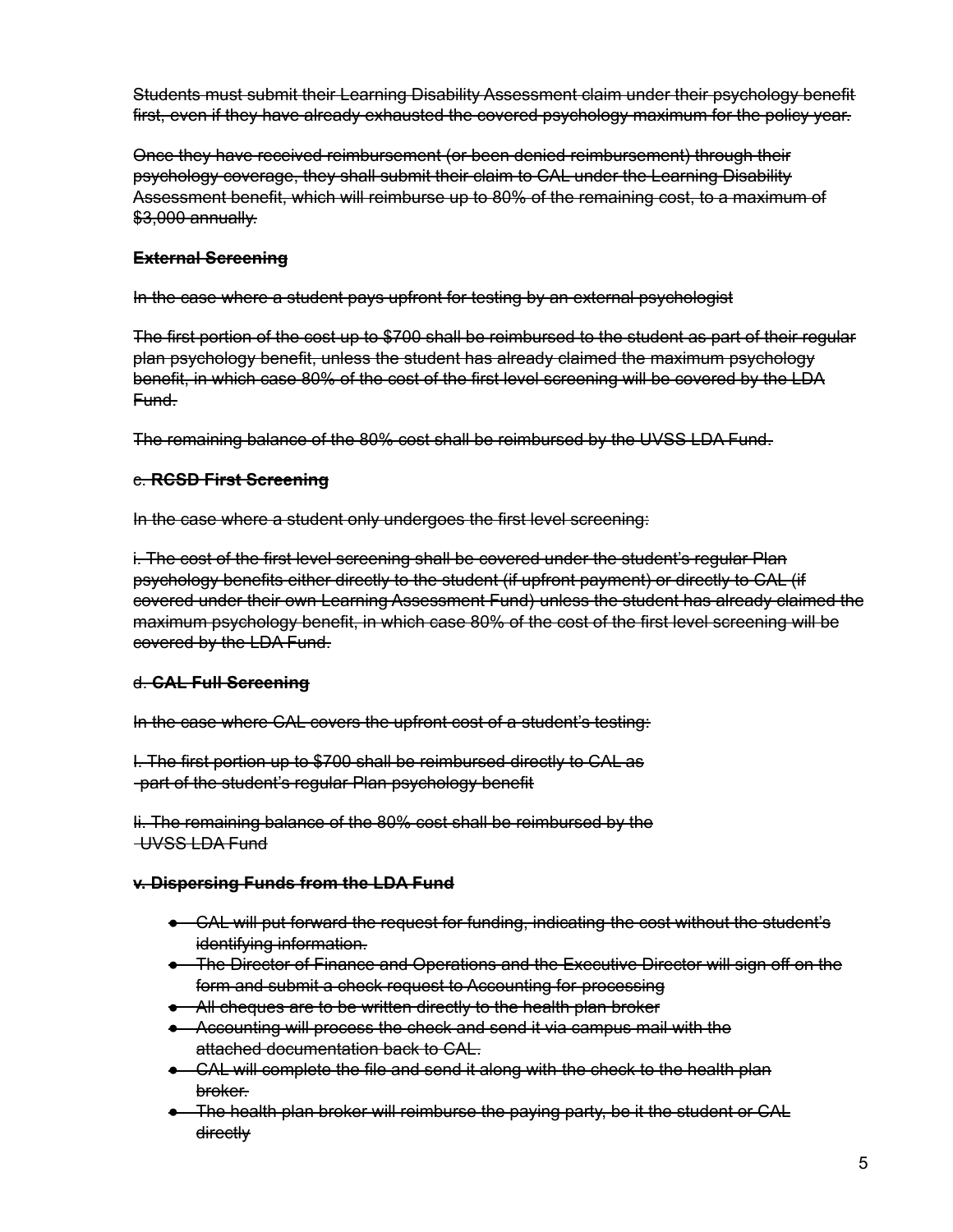● CAL will notify the UVSS once the claim has been settled.

#### I. Approval, Processing & Confidentiality:

Claims for this benefit will be reviewed and approved on a case-by-case basis by the UVSS, maintaining the strictest privacy and confidentiality.

#### Ii. Reporting

CAL must submit an annual report to the UVSS regarding how many tests were conducted under the plan and the nature of the testing, being sure to withhold students' identifying information.

## **MOTION WITHDRAWN BY MOVER (Mover's privilege) - BURD/DODDS**

## **RECOMMENDED BY POLICY DEVELOPMENT COMMITTEE MOTION 2021/04/12: 03 - BURD/RITCHIE**

**WHEREAS** due to the outward facing components of an annual report, the Director of Finance and Operations and Director of Outreach and University Relations should have the opportunity to assess capacity and determine who will lead the annual report; and,

**WHEREAS** earlier planning and submission of work orders will ease the annual report process; therefore,

**BIRT** section 3 part 1.2 of Board of Directors policy is amended as follows:

## **December 1**

Each Lead Director, in consultation with their portfolio DaLs, reports on the status of strategic plan implementation to the Board of Directors.

## **December 20**

All Lead Directors and department managers shall be given the opportunity to present on the implementation of their goals reports in the last department managers meeting of the calendar year.

## **February 1**

**The Director of Finance and Operations and Director of Outreach and University Relations shall appoint a point person between the two of them to lead the process, draft the timeline to complete the Annual Report, and start the Graphics work order.**

#### **March 1**

The Director of Finance and Operations **and the Director of Outreach and University relations shall consult with** will consult with Finance and Operations Committee and other relevant stakeholders to determine that year's Annual Report format and categories **and invite these stakeholders to Member Outreach or Finance and Operations Committee meetings at which the annual report format and content are being discussed. Stakeholders include but aren't limited to: Graphics and Communications staff, other Board members, advocacy and affiliated group members and staff, and students.**

**The Director of Student Affairs shall invite advocacy and affiliated groups to contribute to the Annual Report and associated meetings.**

**April 1**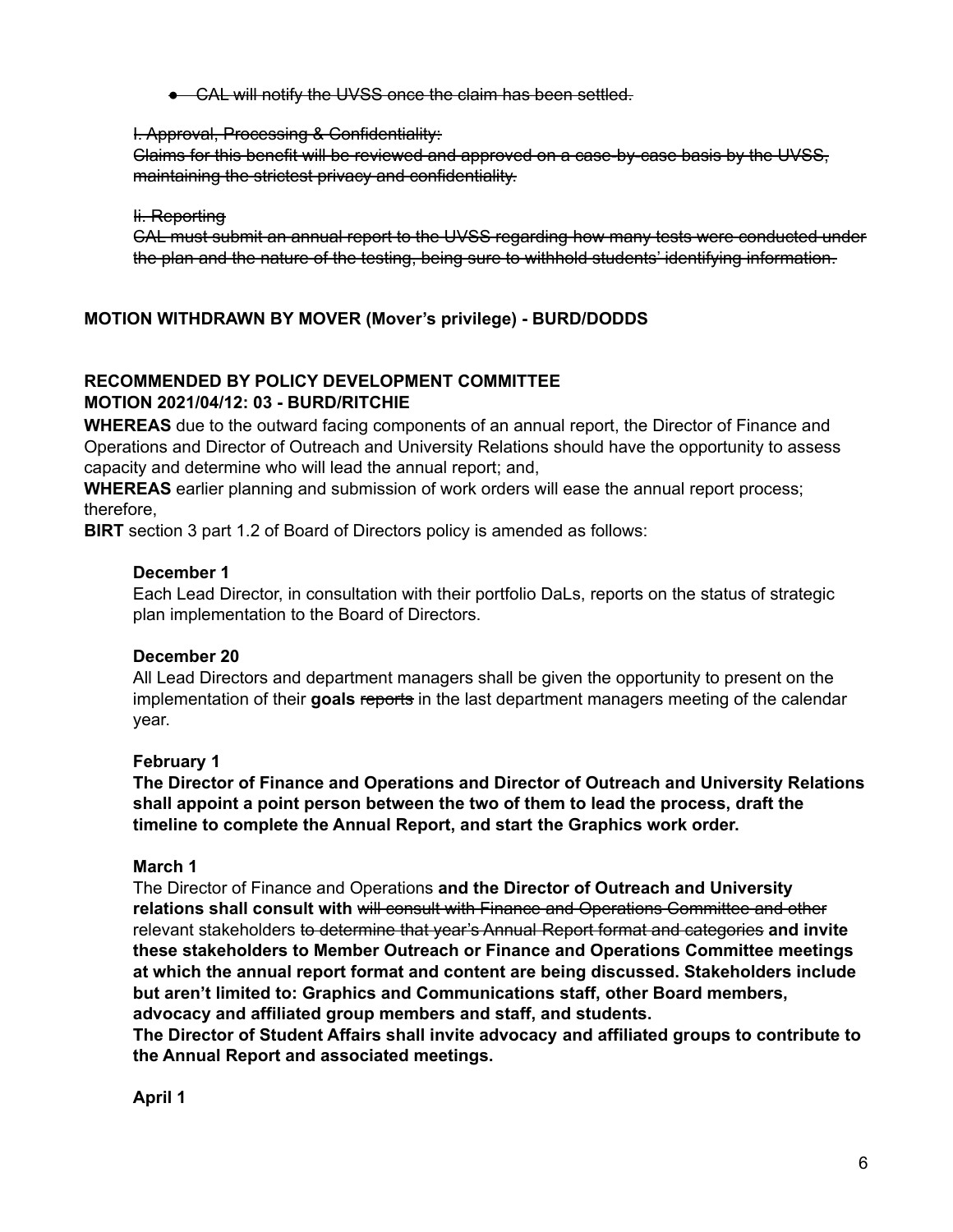The Board of Directors shall publish the annual report on the Students' Society website that **The Annual Report shall** outlines the outcome of the strategic plan, the progress of business unit plans, and additional accomplishments of the Board of Directors. **It** that shall be widely distributed to members **through social media channels and made available on the UVSS website** in electronic format.

Each Lead Director, in consultation with their portfolio DaLs, reports on the status of strategic plan implementation to the Board of Directors.

**The Lead Director planning the Annual Report shall present it at a Board of Directors meeting. At this meeting, each Lead Director and their portfolio DaLs shall report on the status of their strategic plan implementation. Advocacy group representatives will also be invited to give a report.**

#### **MOTION TO AMEND - NAG/DODDS**

Replace "each Lead Director" with "each Portfolio Director." **MOTION CARRIED**

## **MOTION CARRIED**

## **MOTION TO RECESS -BLECHA/BARKOWSKY** 10 minute break. **MOTION CARRIED**

#### **RECOMMENDED BY POLICY DEVELOPMENT COMMITTEE MOTION 2021/04/12: 04 - BURD/HERNANDEZ**

**WHEREAS** clarification for the Health and Dental survey, plan adjustments, and fee changes will be helpful for future boards; therefore,

**BIRT** BoD Section 2, part 3.8 Health & Dental Fees is amended as followed:

## **A. Management Health and Dental Plan Fees**

It is the Finance and Operations Committee's responsibility to recommend changes to the Health and Dental Plan fees to the Board of Directors, upon consultation with the health plan broker. The Board is empowered to increase or decrease health and dental plan fees up to 5% in any given year. In order to change the fees of the Health and Dental Plan, there must have been a change in premiums for that year.

- **1. Work with Studentcare to distribute a student survey to evaluate their experiences with the provider and their website, coverage gaps, desired products, and potential changes to coverage for the next policy year(s) by November 15th.**
- **2. Request Health and Dental Plan usage report on the previous policy year from Studentcare by January 15th.**
- **3. Determine plan benefits for the next policy year and provide that to Studentcare so they can cost out potential impacts to premiums by February 28th.**
- **4. Recommend motion to the Board to adjust fees, if necessary, by March 1st.**
- **5. Provide final approval of the next policy year's benefits and fees to Studentcare by March 15th.**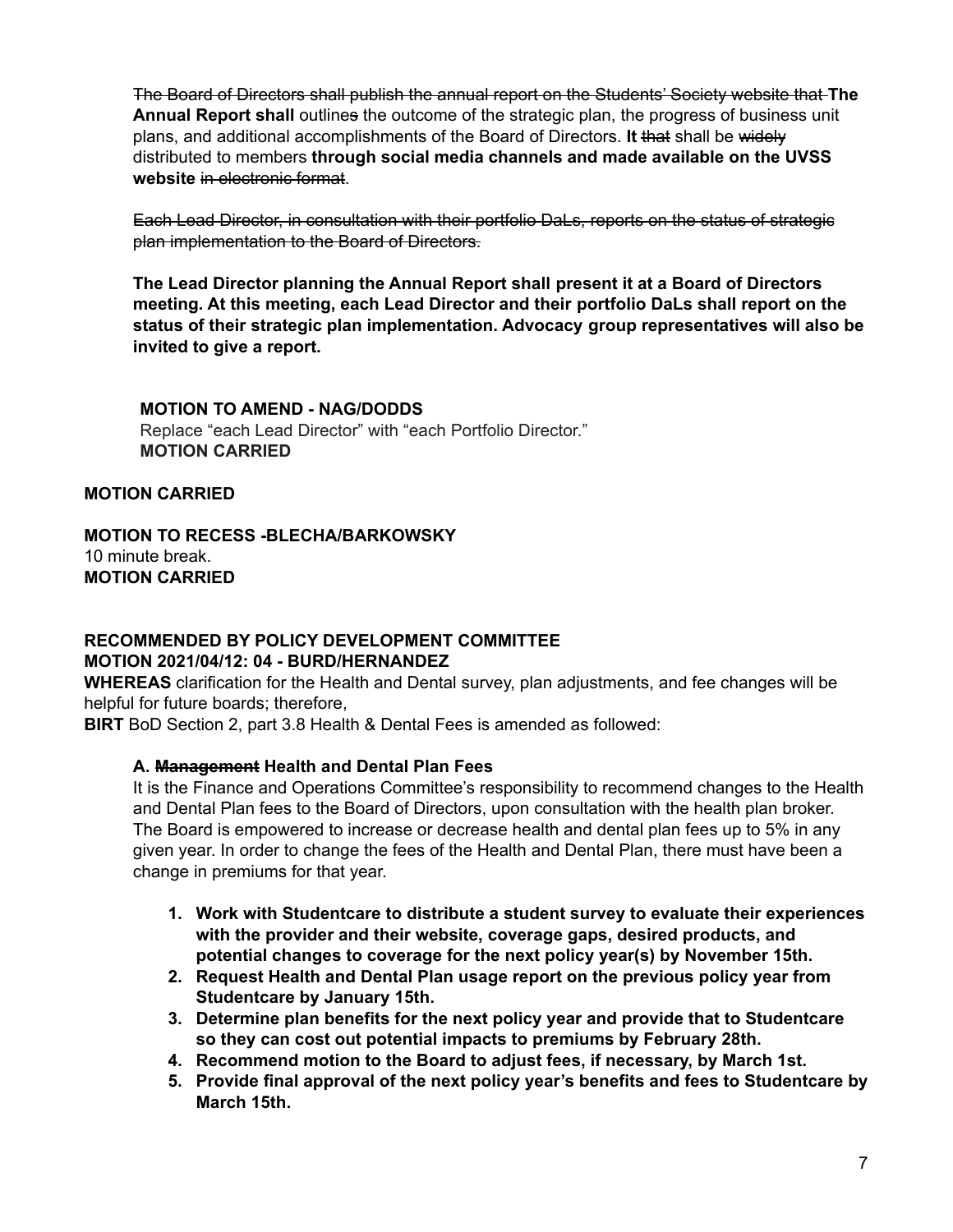**6. Submit total fees letter to the UVic Board of Governors for their March meeting, and follow up with notice of any fees changed by referendum, if applicable.**

## **MOTION CARRIED**

#### **RECOMMENDED BY POLICY DEVELOPMENT COMMITTEE MOTION 2021/04/12: 05 - BURD/HERNANDEZ**

**WHEREAS** SUB Occupants Committee rarely meets and its function can be easily fulfilled through a Finance and Operations Committee meeting; therefore,

**BIRT** the SUB Occupants Committee terms of reference is struck and relevant portions are included in the Finance and Operations Committee terms of reference; and,

**BIFRT** all references to the SUB Occupants Committee are struck from BoD.

## **3.5 SUB OCCUPANTS COMMITTEE**

#### **1. Type**

- a. Joint committee of the UVSS BoD and SUB occupants with closed membership.
- b. Open to members to attend.

#### **2. Purpose**

a. Provide a forum for communication of matters and issues regarding the SUB operations and maintenance that pertain to SUB occupants.

#### **3. Duties**

- a. Consider matters respecting the terms of allocating space to groups.
- b. Establish an ongoing forum to discuss and consider matters of common interest and concern with respect to SUB space.
- c. At the first meeting of each semester, familiarize committee members with all policy relevant to the committee, including its terms of reference, and conduct a review of policy for the purpose of providing recommendations to Policy Development Committee.

## **4. Membership**

## **Voting Members**

- a. Director of Finance and Operations ex officio and chair of the committee
- b. Director of Outreach & University Relations ex officio
- c. One [1] director elected by the BoD ex officio and second chair of the committee
- d. Director of Student Affairs ex officio
- e. Director of Campaigns & Community Relations ex officio
- f. Director of Events ex officio
- g. One [1] representative of each of the following groups defined in the Society's bylaws: The Gender Empowerment Centre, Students of Colour Collective, Native Students Union, UVic Pride, Society for Students with a Disability, and any club or course union that is a current SUB occupant. The representatives are chosen by the respective groups, submitted in writing to the chair, then confirmed by the chair of the committee at the start of every meeting.
- h. One representative of each of the following groups: Anti-Violence Project, CFUV, The Martlet, UVSP, and Campus Community Gardens. The representatives are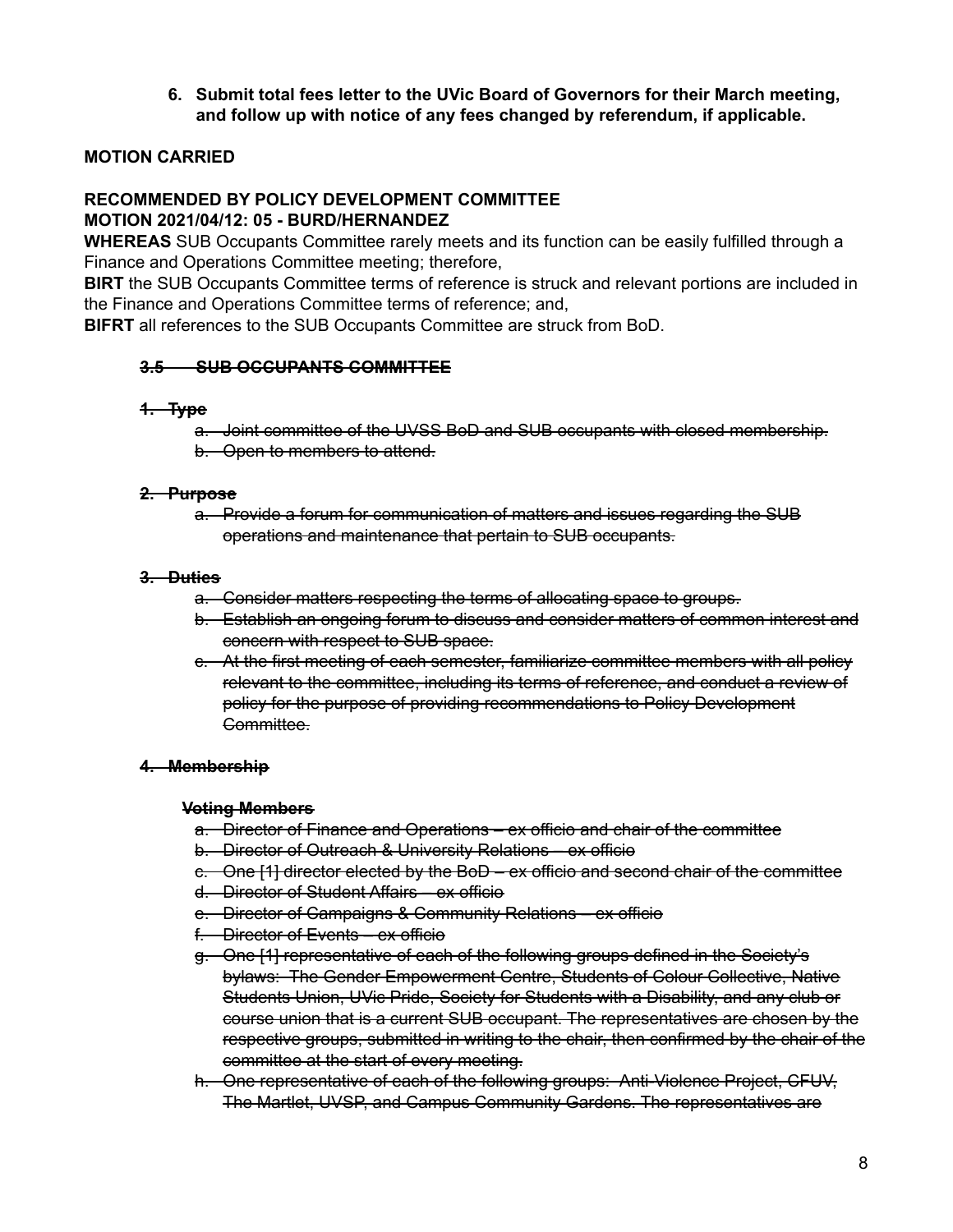chosen by the respective groups, submitted in writing to the chair, then confirmed by the chair of the committee at the start of every meeting.

## **Non-voting Members\***

- a. Executive Director ex officio
- b. Administration and Services Manager ex officio
- c. General Manager ex officio

\*If the chair and second chair are both unable to facilitate a meeting of this committee, a non-voting member shall facilitate the meeting for the purpose of ensuring that the work of the committee is able to continue.

## **5. Voting**

a. Shall be assigned to the voting members designated in Section 4: Membership.

## **6. Quorum**

a. Shall be at least two UVSS directors, at least one excluded manager, and at least three SUB occupants' representatives.

## **7. Meetings**

a. Shall occur at least once a semester at a date set by the chair of the committee or upon the call of the BoD.

## **8. Term of Office**

a. Shall be for the duration of the board of directors' term (May 1 – April 30) with an annual reset at the beginning of each board term**.**

# **MOTION CARRIED**

# **RECOMMENDED BY POLICY DEVELOPMENT COMMITTEE**

## **MOTION 2021/04/12: 06 - BURD/TUBEISHAT**

**WHEREAS** it is important to integrate student values into the procurement of SUB food and Finance and Operations Committee is an appropriate place to have those discussions; and,

**WHEREAS** referencing the Health and Dental fees section will help clarify the role of Finance and Operations Committee; and,

**WHEREAS** outlining the voting rights and referencing relevant policy for SUB space allocations will help streamline the space allocation process; therefore,

**BIRT** Part 4 section 2.3 Finance and Operations Committee terms of reference is amended as follows:

## **2.3 FINANCE AND OPERATIONS COMMITTEE**

## **1. Type**

- Standing committee of the UVSS BoD with open membership.
- Open to members to attend.

## **2. Purpose**

a. Oversee the financial administration and operations of the UVSS.

**3. Duties**

## **Planning**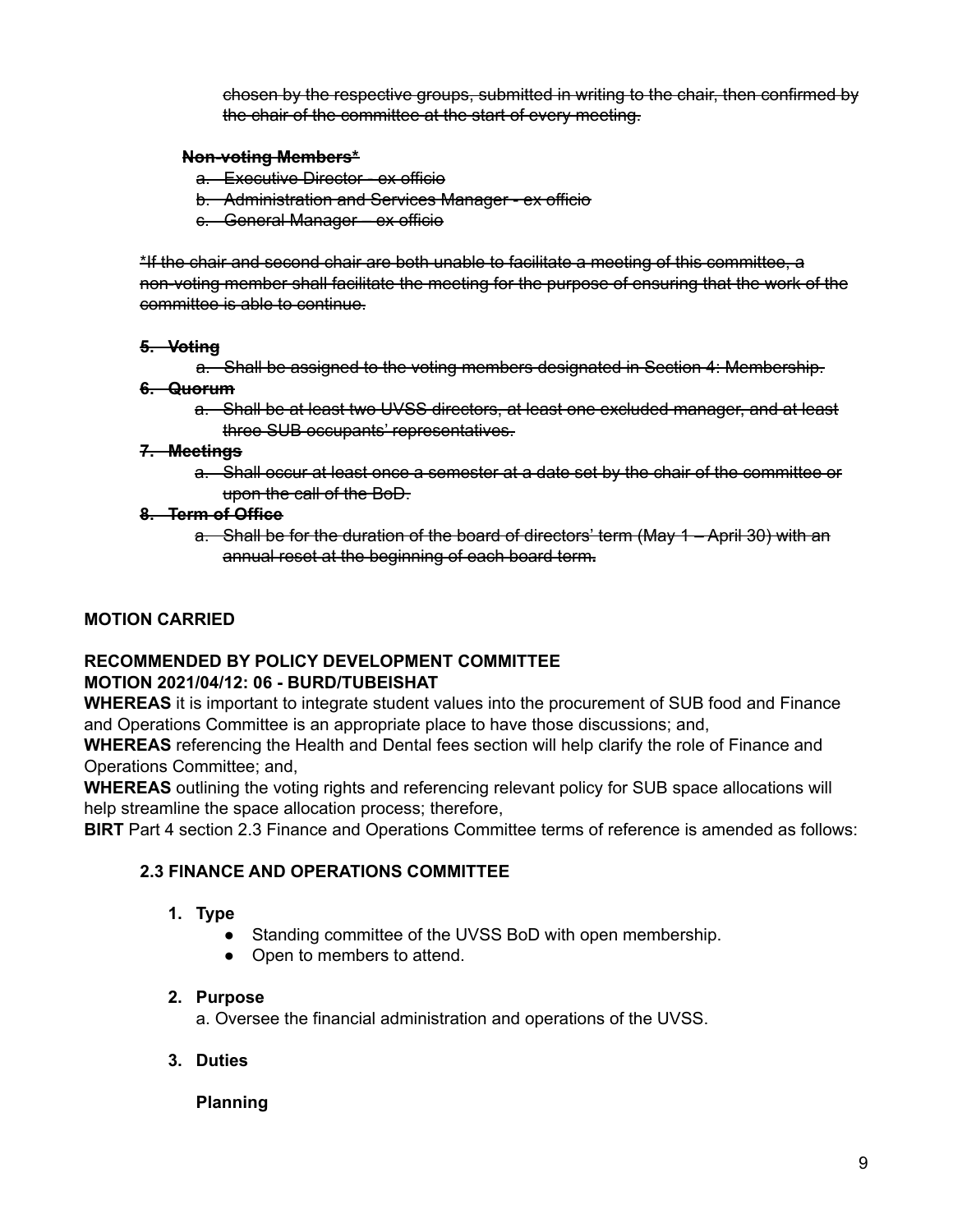- Oversee the maintenance, implementation and renewal of the UVSS strategic plan.
- Collect and review data on indicators for the strategic plan, and any other indicators the committee finds critical for appraising the success of any strategic initiatives.
- Review the implementation of strategic initiatives, and propose new initiatives as required.
- Carry out regular consultations with staff, directors and students as required by the strategic plan.
- **● Lead consultation with students on, but not limited to, SUB food and other SUB products, and take meaningful action on issues raised.**
- **●** Oversee the maintenance, implementation and renewal of business plans for the business units.

## **Finance**

- Develop an annual budget for all UVSS operations that will be recommended to the BoD.
- Review all capital proposals and make recommendations to the BoD.
- Review the annual audit and the month-to-month financial performance of UVSS operations.
- Make recommendations to the BoD on all significant matters of financial administration.
- Ensure the UVSS regularly publishes quarterly reports on the UVSS website.
- **Recommend motion to the Board to adjust fees, if necessary, by March 1st, as per Section 2, part 3.8 "Health & Dental Fees."**

# **Operations**

- Review proposals and make recommendations to the BoD on any changes to operations
	- in the Business Operations and Support and Administration Divisions.
- Create, implement and maintain non-revenue generating services for members.
- Make recommendations to the BoD on Health **and Dental** Plan**s** and U-PASS administration and contract renewal.
- **● Review food sold at SUB businesses and make recommendations to help improve access to local, sustainable, culturally appropriate, and socially just food, to the greatest extent possible.**
- Review all proposals and make recommendations to the BoD on all matters of sustainability, waste reduction and energy efficiency.
- Review and prioritize possible renovations for the Student Union Building with member input and feedback.
- Consider environmental and accessibility factors for possible renovations.
- **● Consider proposals for and make recommendations to the Board about allocating space to groups.**
	- **○ For the purposes of deciding space allocation, one representative per Advocacy and Affiliated Group may vote.**
	- **○ Section 2, part 5.6 "Space Requests" should be used to guide the allocation recommendation process.**

## **Risk Management**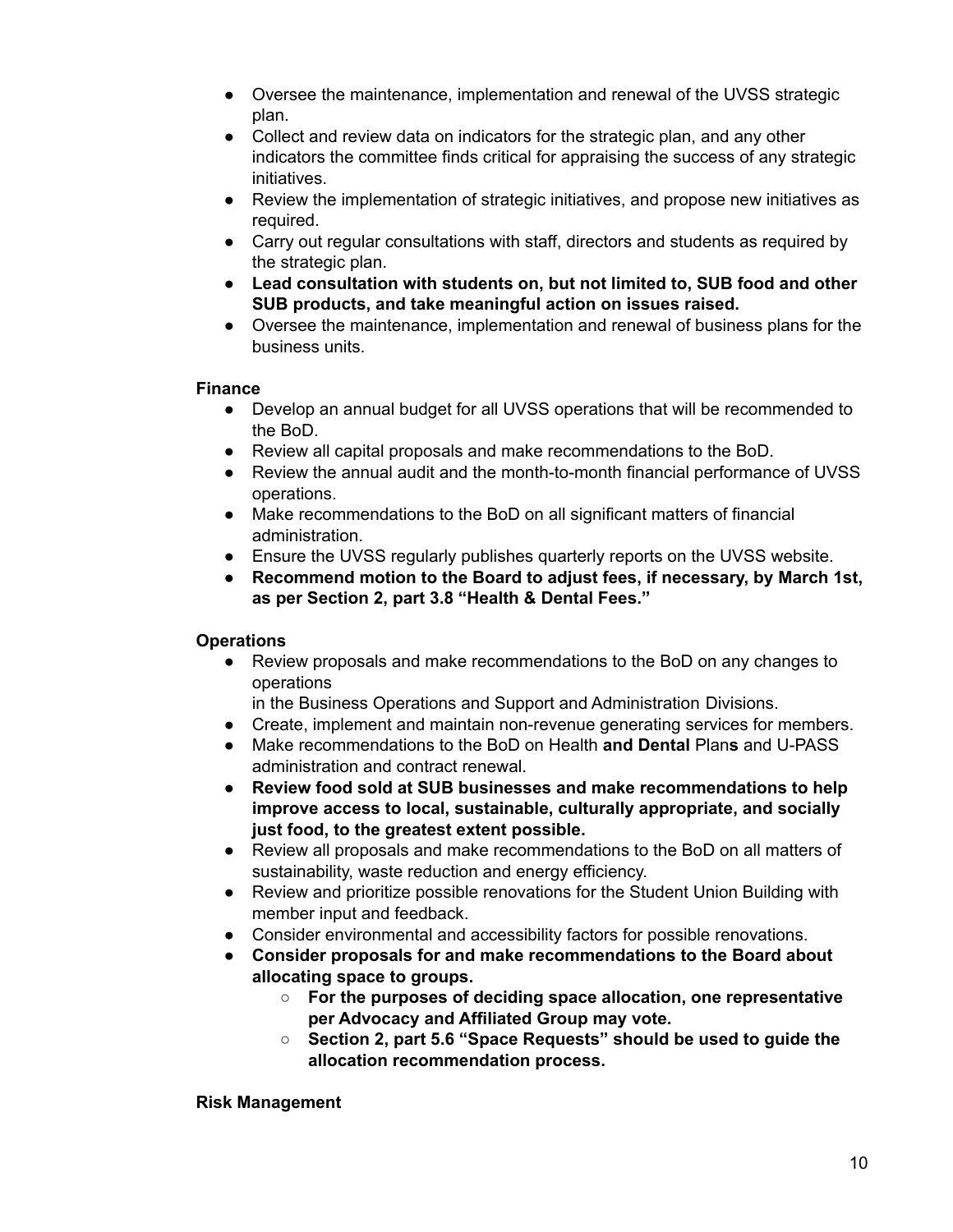- Review and **provide** formulate management's **Excluded Managers' and Executive Committee's** recommendations to the Board **on business development, financial management, and risk management, and facilitate effective Board decision-making in these areas.** on risk and risk management relating to finance and operations.
- Make recommendations to the Board of Directors concerning the structure of the Society's insurance coverage, types and amount of insurance.
- Review with senior management the adequacy and effectiveness of controls and management and information systems, including accounting and budget controls, financial planning and computer operation, information technology (IT) and security.
- Provide expertise to enhance the quality of Board discussion on business development, financial management, and risk management, and facilitate effective Board decision-making in these areas.
- Review and obtain reasonable assurance that the risk management, internal control and information systems are operating effectively to produce accurate, appropriate and timely management and financial information.
- Review adequacy of security of information, information systems and recovery plans, and the adequacy of accounting and finance resources.

## **Other**

- At the first meeting of each semester, familiarize committee members with all policy relevant to the committee, including its terms of reference, and conduct a review of policy for the purpose of providing recommendations to Policy Development Committee.
- Carry out all other duties as directed by the BoD.

# **4. Membership**

# **Voting Members**

- Director of Finance and Operations ex officio and chair of the committee
- One [1] director elected by the BoD ex officio and second chair of the committee
- Director of Outreach & University Relations ex officio
- Director of Campaigns & Community Relations ex officio
- Director of Student Affairs ex officio
- Director of Events ex officio
- Four [4] directors elected by the BoD
- Two [2] members at large elected by the BoD

## **Non-voting Members**

- Research & Communications Manager ex officio
- Executive Director ex officio
- General Manager ex officio
- Manager of Accounting & Payroll ex officio
- A USW 2009 representative selected by the Union ex officio

\*If the chair and second chair are both unable to facilitate a meeting of this committee, a non-voting member shall facilitate the meeting for the purpose of ensuring that the work of the committee is able to continue.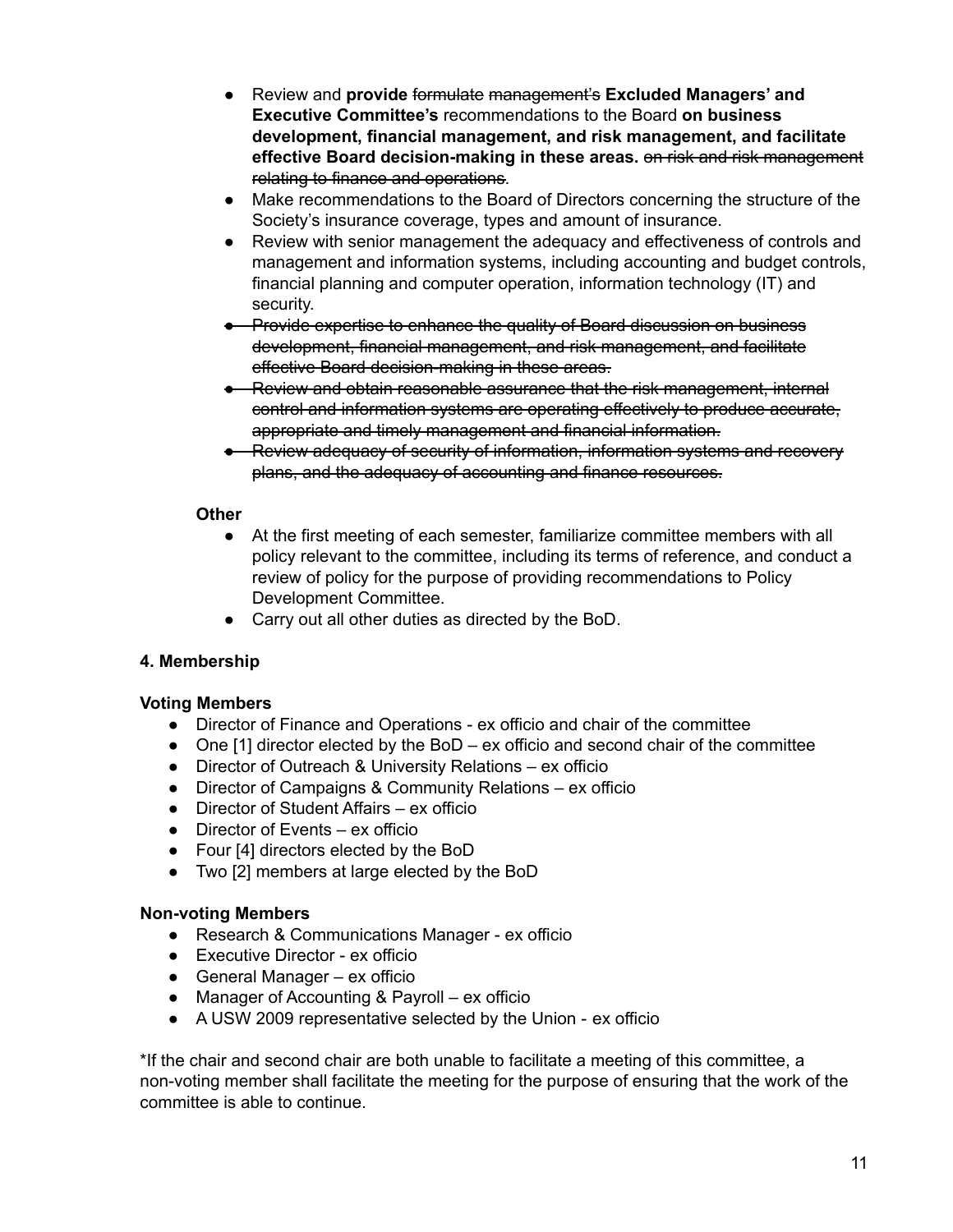\*\*The Chair of the Finance and Operations Committee must invite all Professional Development Unions, or any other applicable student groups, within a month of the first scheduled meeting.

## **5. Voting**

a. Shall be assigned to the voting members designated in Section 4: Membership. b. Any member of the UVSS who attends two [2] committee meetings in the same semester will receive voting rights at the start of their third meeting for the remainder of the board term.

## **6. Quorum**

a. Shall be the chair and at least two (2) other voting members of the committee.

# **7. Meetings**

- Shall meet at least twice a month at date set by the chair of the committee or upon the call of the BoD.
- The chair shall distribute meeting agendas a minimum of 24 hours in advance of meetings in a manner that is available to members.
- The chair shall publicly distribute minutes within 72 hours of the end of the meeting.

# **8. Term of Office**

a. Shall be for the duration of the board of directors' term (May 1 – April 30) with an annual reset at the beginning of each board term.

# **MOTION TO AMEND - BURD/NAG**

- Review food sold at SUB businesses and make recommendations to help improve access to local, sustainable, affordable, culturally appropriate, and socially just food, to the greatest extent possible.
- Consider proposals for and make recommendations to the Board about allocating space to groups.
- **● For the purposes of deciding space allocation, one representative per Advocacy Group, Affiliated Group and Board Service may vote.**

# **MOTION CARRIED**

# **MOTION CARRIED**

# **MOTION 2021/4/12: 07 - TUBEISHAT/HERNANDEZ**

**WHEREAS** advocacy groups would benefit from increased institutional support and resources; and, **WHEREAS** the Advocacy Groups Policy is designed to act as a governance and financial guide for operating advocacy groups for Directors, coordinators, and the Director of Student Affairs; therefore, **BIRT** the Advocacy Groups Policy, attached as Appendix A, is adopted; and,

**BIFRT** the UVSS Board of Directors shall not impose sanctions on advocacy groups for failing to meet the requirements set out in Part 2.5 before the beginning of the 2023 calendar year; and, **BIFFRT** sections 3.1, 7.2, 10.4.d.i, and 10.6.iii of Board of Directors Policy are stricken.

# **FRIENDLY AMENDMENT - BLECHA/TUBEISHAT**

Remove "**BIFFRT** sections 3.1, 7.2, 10.4.d.i, and 10.6.iii of Board of Directors Policy are stricken." from the motion.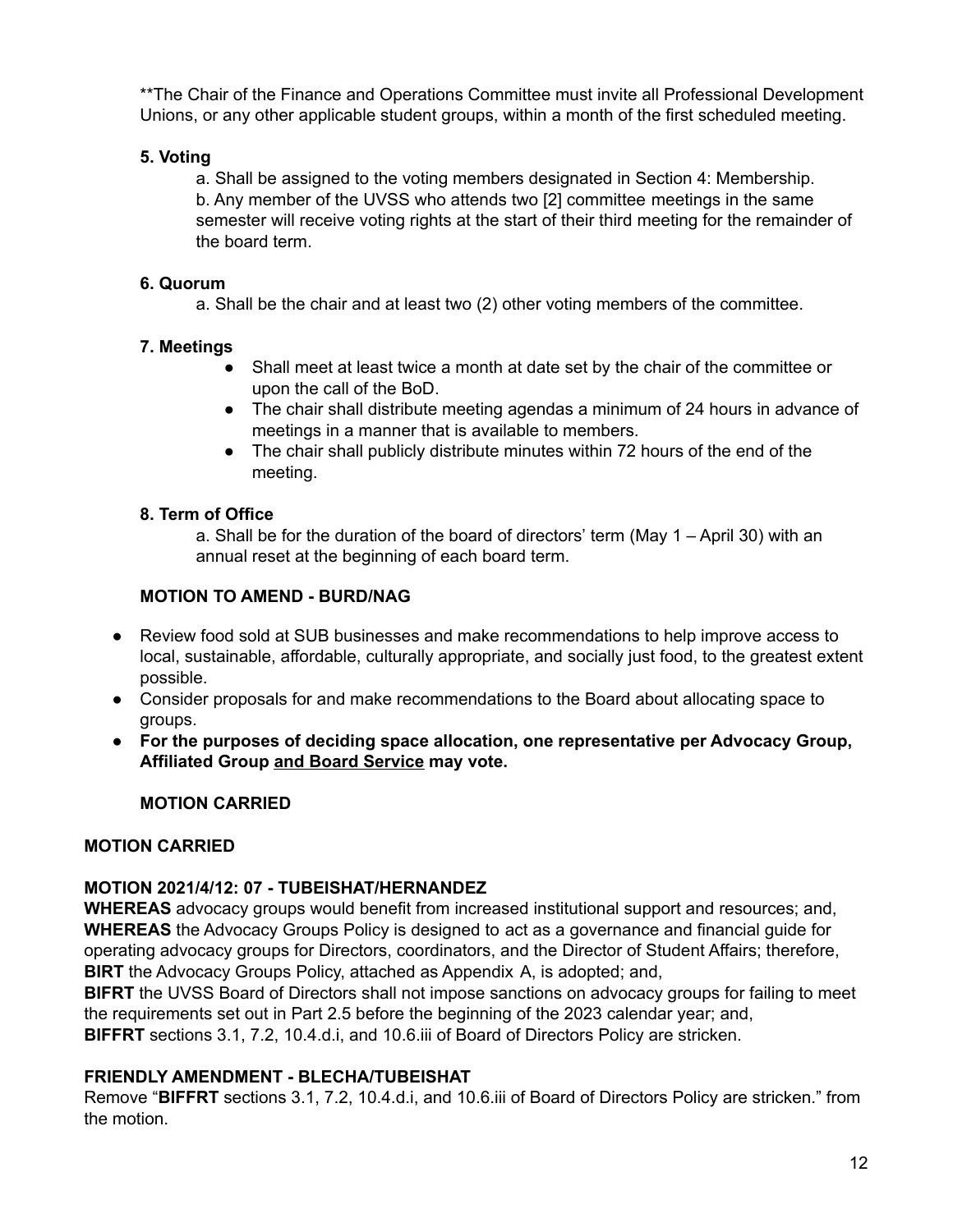## **MOTION CARRIED**

## **MOTION TO MOVE IN CAMERA - GUILDFORD/RITCHIE MOTION CARRIED**

The meeting moved in camera at 7:37pm

#### **10. IN-CAMERA**

- **a. Legal**
- **b. Personnel Committee Report**

## **MOTION TO MOVE OUT OF CAMERA - GUILDFORD/RITCHIE MOTION CARRIED**

The meeting moved out of camera at 9:25pm

#### **11. MEETING TIMES**

**The next meeting scheduled by the Board of Directors is:** Monday, April 19, 2021 via Google Meet (online).

## **12. ADJOURNMENT**

## **13. BOARD DIRECTORS' REPORTS**

#### **Caleb Burd (105 hours)**

- Chaired Finance and Operations Committee meeting 1 hour
- Chaired Personnel committee meetings 5 hours
- Developed policy 8 hours
- Exec 3 hours
- Leads 3 hours
- Campaigns Committee 1 hour
- Outreach Committee 1 hour
- Meetings with excluded management 8 hours
- Meeting with Student Affairs 1 hour
- Work on sustainability plan 4 hours
- Policy development committee 1 hour
- Work on annual report 4 hours
- Canvasing and Classroom talks 2 hours
- Candidate orientation 1 hour
- Planned laptop charger program 2 hours
- Reviewing financial statements 3.5 hour
- Divest meeting 1 hour
- Meeting with consultant .5 hour
- Operational Relations committee 1 hour
- Various other meetings 11 hours
- Email and other correspondence 30 hours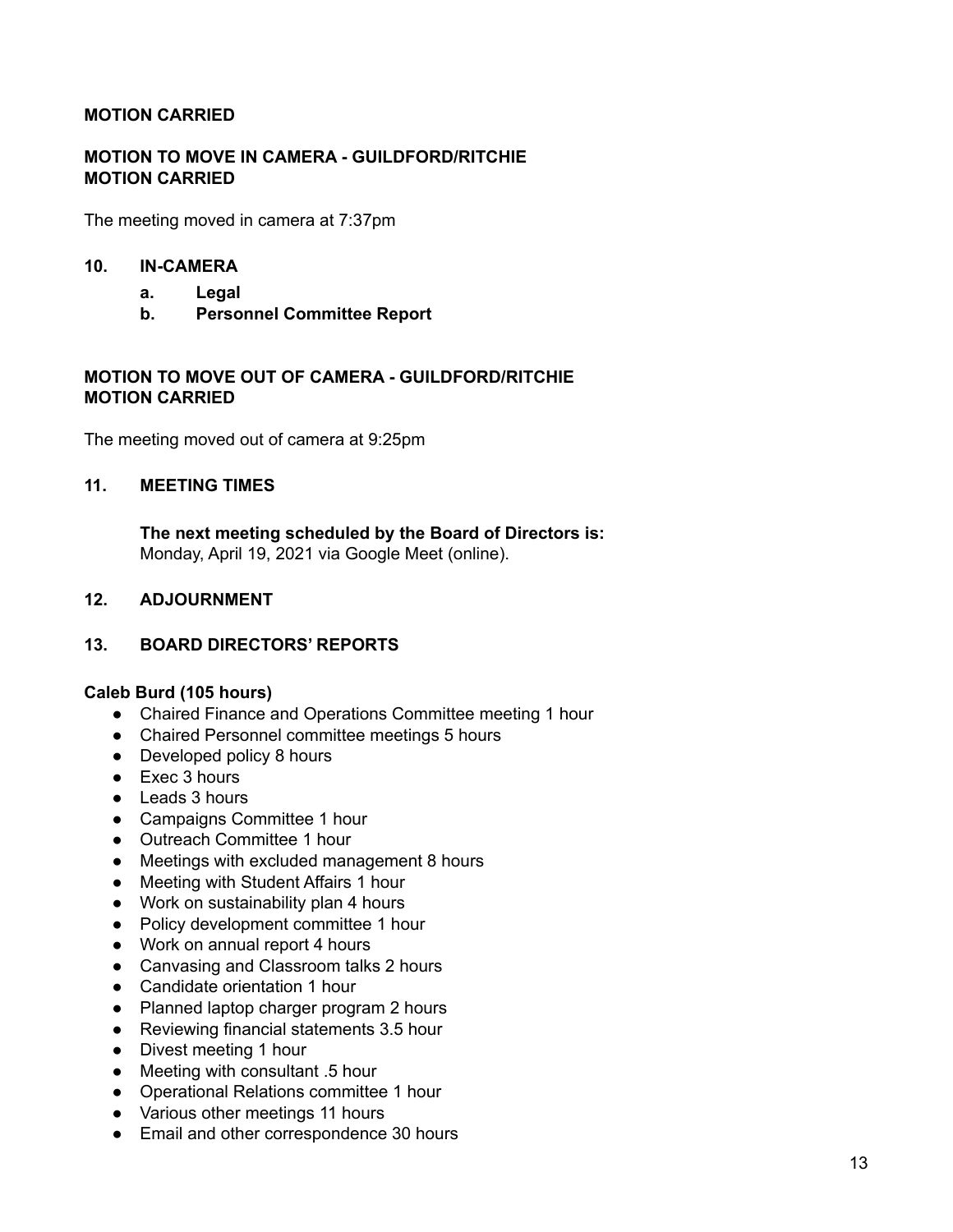# **Dalal Tubeishat (104 hours)**

- Answered emails (15 hours)
- Held in-person and online office hours (6 hours)
- Had meetings with other directors (10 hours)
- Supported and helped other directors with their projects (5 hours)
- Worked on annual report (2 hours)
- Planned for April fools social media post (.5 hours)
- Planned for Clubs Council and Course Union Council (1 hour)
- Had calls and meetings with coordinators regarding budgets and policy (1 hour)
- Signed cheques (1 hour)
- Submitted and processed cheque reqs (9 hours)
- Updated and reviewed policy (2 hours)
- Prepared board material (1 hour)
- Attended Member Outreach Committee, Finance Committee, Divest, Events Committee, Operational Relations Committee, and Executive Committee (9 hours)
- Attended UVic committee (1 hour)
- Had meeting with OSL (1 hour)
- Responded to members' questions on social media (.5 hours)
- Did website edits (1 hour)
- Created website accounts for clubs and course unions (.5 hours)
- Updated online balances (1 hours)
- Updated signing authorities list (.5 hours)
- Planned for and chaired Advocacy Relations Committee (4 hours)
- Conducted EDI/Anti-Discrimination Campaign related work and attended meetings (10 hours)
- Met with club and course union executives (5 hour)
- Attended GEM SAGM (1 hour)
- Conducted classroom talks (.5 hours)
- Conducted outreach for elections and referenda questions (3 hours)
- Met with accounting (1 hour)
- Planned for board orientation and worked on training videos (3 hours)
- Updated training manual (1 hour)
- Worked on BIPOC Resource Hub (1 hour)
- Chaired hiring committee (5 hours)

## **Marran Dodds (60.74 hours)**

- Committees/Meetings: (12.75 hours)
	- MO Committee 0.75 hours
	- Leads Meeting 0.75 hours
	- Executive committee 1.25 hours
	- Campaigns committee 0.75 hours
	- Events Committee 0.25 hours
	- Events portfolio 0.5 hours
	- Personnel meeting 0.25 hours
	- Board orientation planning 0.75 hours
	- Board Meeting 3 hours
	- Personnel committee 1.5 hour
	- AVP Hiring Committee 1 hour
	- OFAR Meeting/Check-in 1 hour
	- UVSS/UVic Operational Relations Committee 1 hour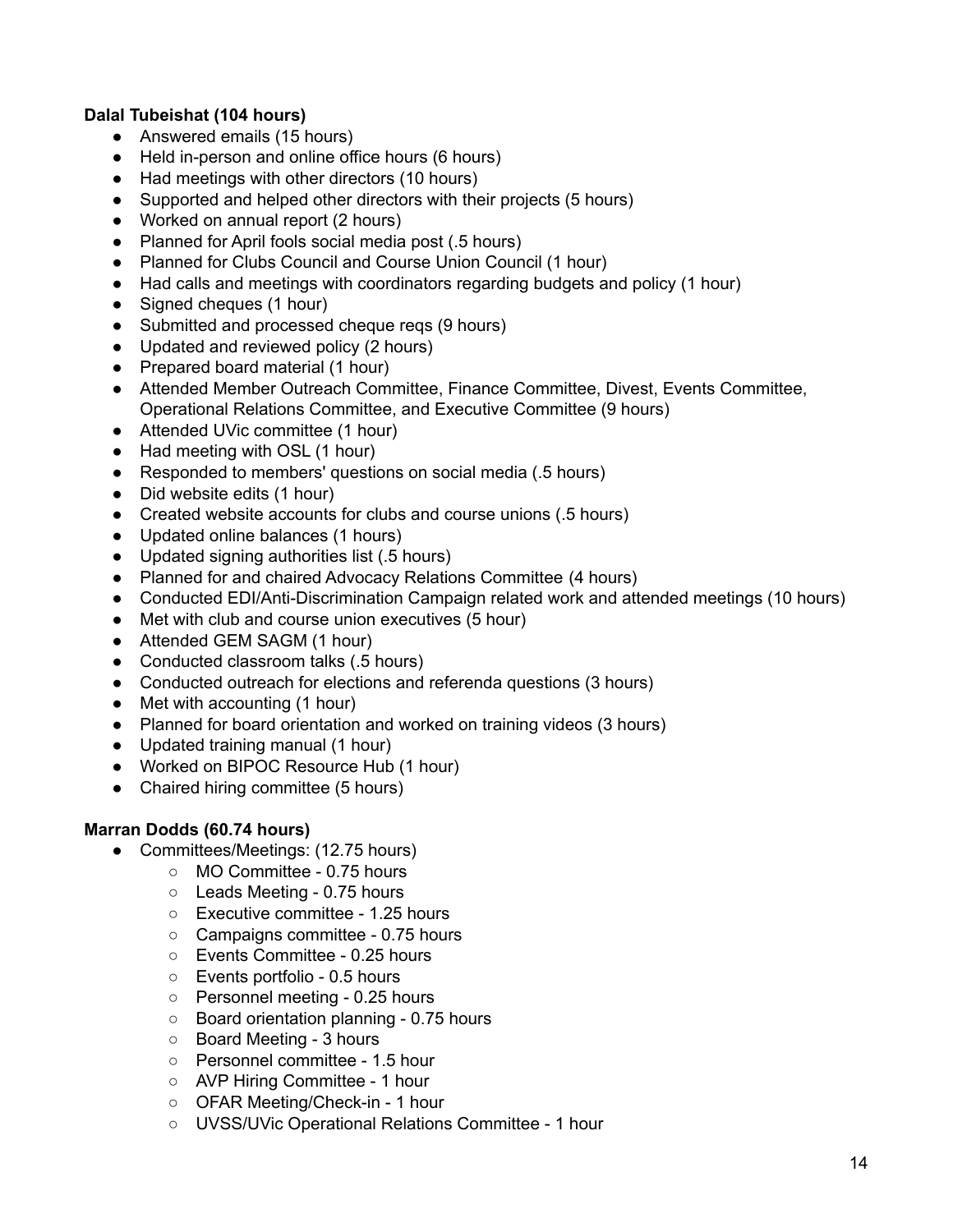- UVSS Game Show Night: (0.5 hours)
	- Buy last prize for Game Show Night 0.5 hours
- Recycling Day: (4.75 hours)
	- Planning for Recycling Day 4.25 hours
	- Outreach Plan 0.5 hours
- Queer Open Mic Night: (12.25 hours)
	- Liaising with Queer Open Mic night performers/host 3.5 hours
	- Prepping for meeting 1 hour
	- Meeting with performers 0.75 hours
	- Event Planning 5 hours
	- Open Mic Night 1.5 hours
	- Honorarium for Open Mic 0.5 hours
- Book Club: (2.5 hours)
	- Book Club meeting prep 1 hour
	- Book Club 1.5 hour
- Misc. Work: (26 hours)
	- Emails and administration 14.5 hours
	- Outreach for referenda 1.25 hours
	- Prep for events committee 0.25 hours
	- Meeting with Vikes E-Sports 0.25 hours
	- SOCC Workshop 1 hour
	- Annual Report 1.5 hour
	- Training Manual 2.25 hour
	- Cheque reqs 0.5 hour
	- Signing Cheques 1 hour
	- Review Personnel committee materials 1.5 hour
	- AVP Hiring Committee Work 2 hour

## **Sarina de Havelyn (88 hours)**

- Chaired Member Outreach Committee, Operational Relations Committee, and Executive **Committee**
- **●** Attended Finance Committee, Divest, Events Committee
- AVP Hiring Committees
- Conducted classroom talks
- Conducted outreach for elections and referenda questions
- Worked with Dalal, Mariel, and Emily on EDI
	- Meetings with SOFAR, OFAR, internal
- Attended GEM SAGM
- Coordinated, wrote, and edited Annual Report
- Updated Training Manual
- Corresponded with and lobbied UVic on a CSEC Texting Emergency Line, on Pass/Fail Grading motion currently in senate, on the streamlining of self-advocacy resources, on the incentivization of OER uptake from professors

## **Emily Lowan Board Report (120 hours)**

## *General*

- Personnel report editing and meetings (3 hour)
- Campaigns committee meeting (1 hour)
- Policy development meeting (1 hour)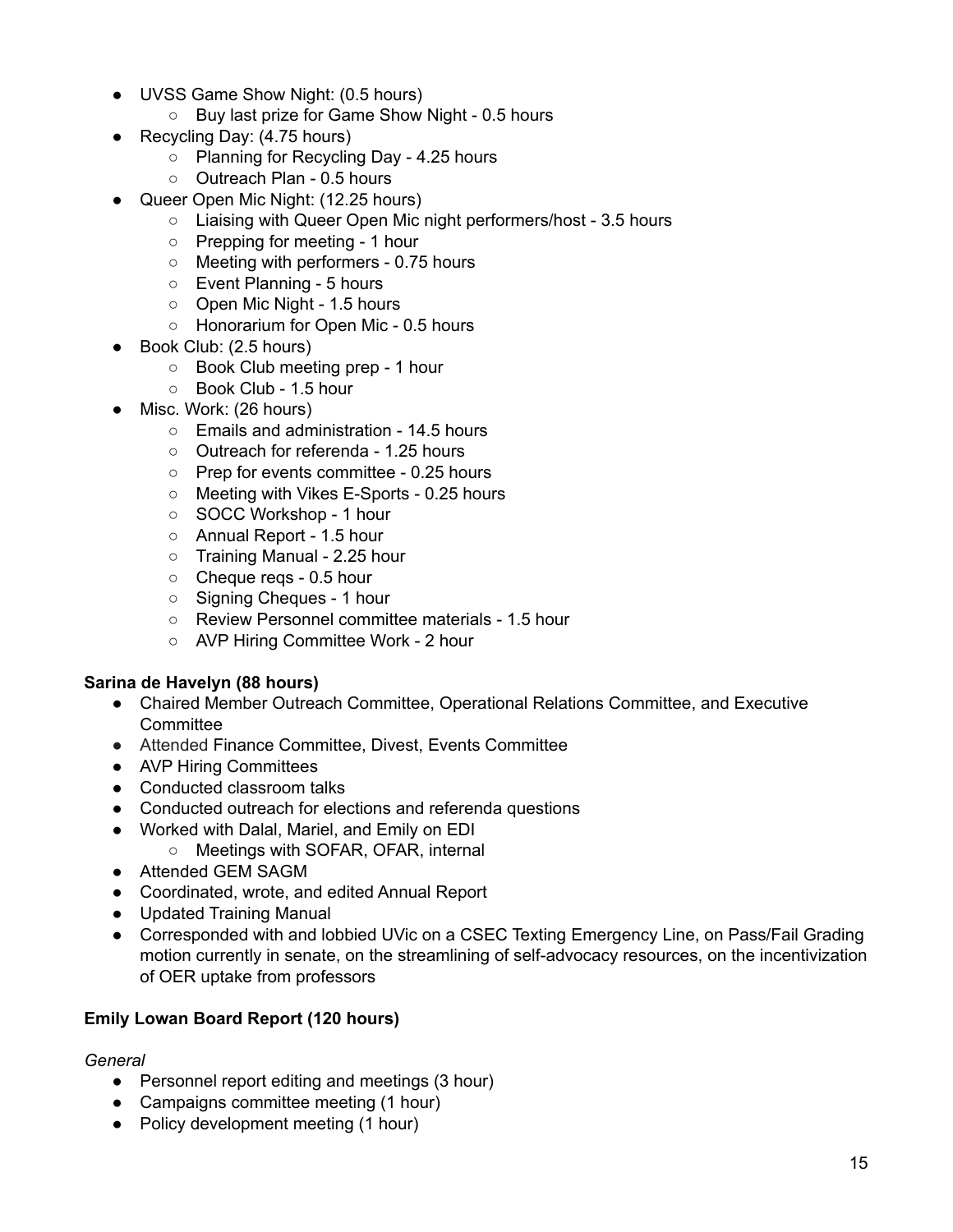- Swag order coordination (1 hours)
- Cage cleaning (2 hours)
- Peer Support Centre meetings (2 hours)
- New board orientation meeting (1 hour)
- AMS advocacy meeting (1 hour)
- Exec meetings (1.5 hours)
- Meeting with UVic Gov Relations (1 hour)
- Events committee (1 hour)

#### *Divest UVic*

- Liaise with U of California CIO for Foundation board presentation (1 hour)
- UVic's climate plan survey planning and outreach (1 hour)
- UVic Climate and Sustainability Planning Committee (2 hours)
- Fairy creek organizing (2 hours)

## *Let's Get Consensual*

- Mandatory consent training roll-out plan with EQHR (1 hour)
- Billboard poster coordination (1 hour)
- Graphics coordination for next phase of rebranding (1 hour)
- LGC partner communication (1 hour)

## *Rent with Rights*

- Student outreach for residence associations' (0.5 hour)
- Student outreach for Saanich housing survey (0.5 hour)
- Meeting prep for Mayor Murdoch occupancy limits (1 hours)

## *Rethink Mental Health*

- Coordinate Wellness Wednesday resource posts (0.5 hour)
- Propose changes to psychology coverage and other aspects of H&D plan (1 hour)

## *Not on our campus*

- SOFAR and OFAR meetings (2 hours)
- Meeting with UVic Sci EDI (1 hour)

## *Make Transit Work*

• Meeting with BC Transit Staff (1 hour)

#### *Safer use*

- Naloxone training coordination (2 hours)
- Coordinate naloxone kits and safer sex supplies in BoD swag area (0.5 hour)

## **Izzy Adachi (2 hours)**

- Policy Development
- Communicating with Leads
- Communication with Heart Pharmacy

## **Jana Barkowsky (7 hours)**

- BoD meeting (3.25 hours)
- Voting promotion (1 hour)
- Personnel committee meeting x 3 (2 hours)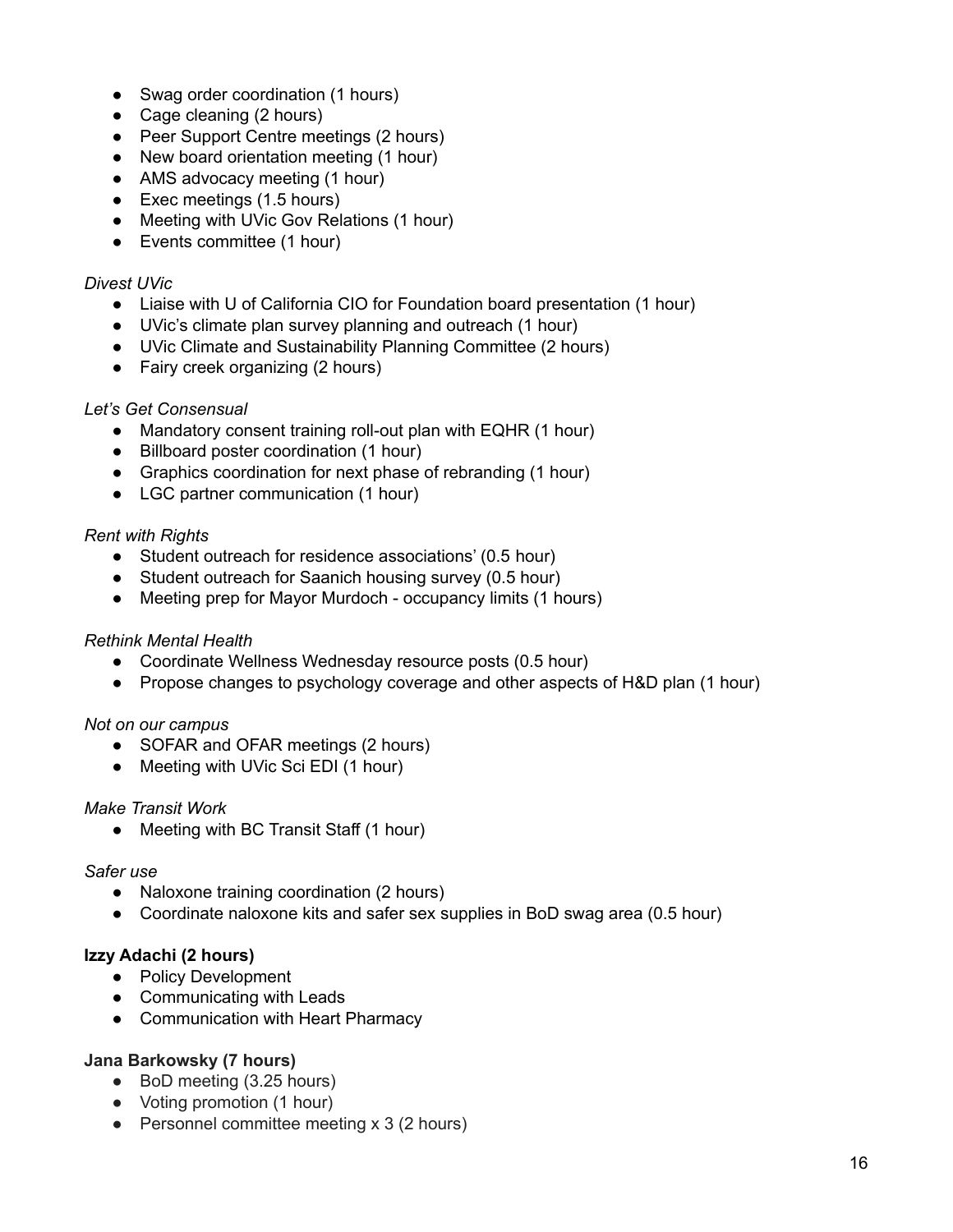- Events committee meeting (.25 hours)
- Work on personnel report (.5 hours)

## **Marina Kit Muir (5.75 hours)**

- GEM SAGM 2 hours
- ARC 2 hours
- Meetings with coordinator 1 hour
- Campaigns Committee .75 hours

# **Gina Tran, SOCC (2 hours)**

- ARC this weds: 1 hr
- Meeting with ruth (tomorrow): approximately 1 hr

# **Mariel Hernández (11 hours 45 mins)**

- Notes for BIPOC resource list 30 mins
- Board Meeting 3 hours
- Member Outreach 30 mins
- Outreach for quorum 1 hour
- UVSS meeting with SOFAR 30 mins
- GHRA board meeting and prep work 5 hours
- Meeting with Nate to discuss BIPOC collected data 30 mins
- Grad Class and SOFAR meeting for donation 30 mins
- Member Outreach 15 mins
- Policy Meeting 30 mins

## **Jocelynne Parent (8 hours 35 min)**

- Board report: 5h
- Portfolio meeting 20 min
- Board meeting 3h
- Meeting with sustainability office 15 min
- Events committee meeting 15 min
- Event planning 1h
- Social media meeting 10min

## **Jenna Lancaster (7 hours)**

- NSU Council Meeting
- Email communications
- Hiring Committee
- Hiring Committee
- NSU AGM
- ARC

# **Evan Guildford (4.5 hours)**

- Board meeting- 3.5
- Finance and Operations-0.9
- Minutes for FINOPS-0.1

## **Paarth Mittal (3 hrs 10 mins)**

● UVSS Board Meeting- 2 hrs